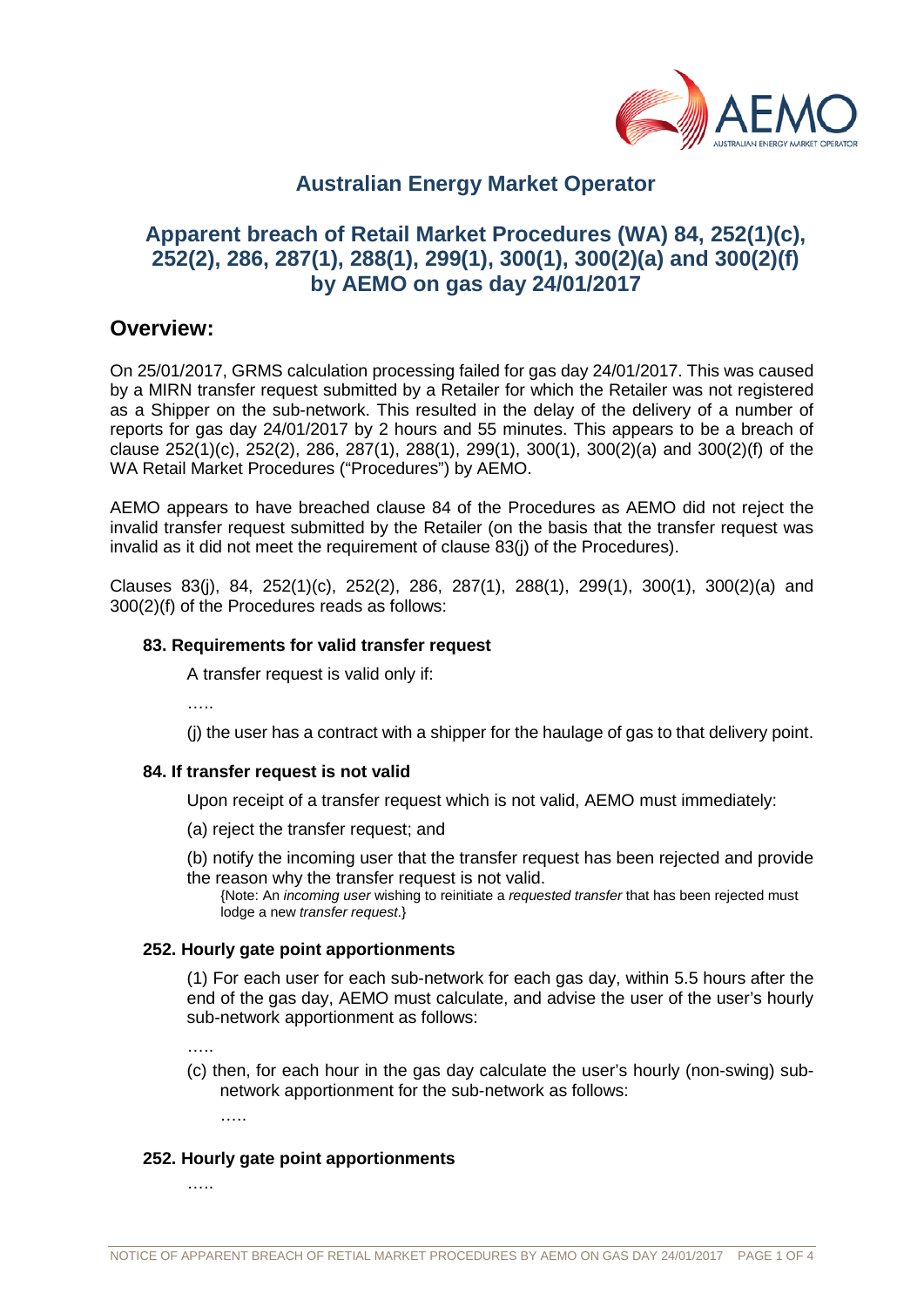(2) For each shipper or swing service provider (as applicable) for each gate point for each gas day, within 5.5 hours after the end of the gas day, AEMO must calculate, and advise the shipper or swing service provider (as applicable) and the pipeline operator of, the shipper's hourly gate point apportionment as follows:

……

### **286. AEMO to publish bid stack**

For each gate point, AEMO must make available the bid stack to users and swing service providers within 5 hours after the end of the gas day, setting out for each bid the volume and price of the bid but not the identity of the swing service provider who lodged the bid.

## **287. Determine marginal clearing price for total amount of swing service to be procured through applicable bid-stack**

(1) For each gate point for each gas day, within 5 hours after the end of the gas day, AEMO must determine in accordance with clause 287(2), and publish to users and swing service providers, the marginal clearing price for the total amount of swing service to be procured through the applicable bid stack ("MCP(TSS(BS))"), which is expressed in cents, up to three decimal places, per megajoule.

## **288. Determine marginal clearing price for adjusted non-user-specific amounts of swing service**

(1) For each gate point for each gas day, within 5 hours after the end of the gas day, AEMO must determine in accordance with clause 288(2), and publish to users and swing service providers, the marginal clearing price for the total of all adjusted nonuser-specific amounts of swing service ("MCP(ANUSA)"), which is expressed in cents, up to three decimal places, per megajoule.

#### **299. Calculation of swing service repayment quantities**

(1) AEMO must, by 5 hours after the end of gas day D determine under clause 299(2), and notify the user and the swing service provider and the swing service provider of last resort of, the swing service repayment quantity ("SRQ") for each swing service provider and swing service provider of last resort that must repay swing service on gas day D+2 on the user's behalf.

#### **300. Notification of swing service data**

(1) For each gas day for each gate point, AEMO must within 5 hours after the end of the gas day notify the pipeline operator, users and their related shippers and the network operator of the swing service for the gate point calculated under clause 256.

#### **300. Notification of swing service data**

(2) For each user for each gas day for each gate point, AEMO must within 5 hours after the end of the gas day notify the user of:

(a) the user's total (pre-procurement) swing service (USS) for the gate point for the gas day calculated under clause 262;

…..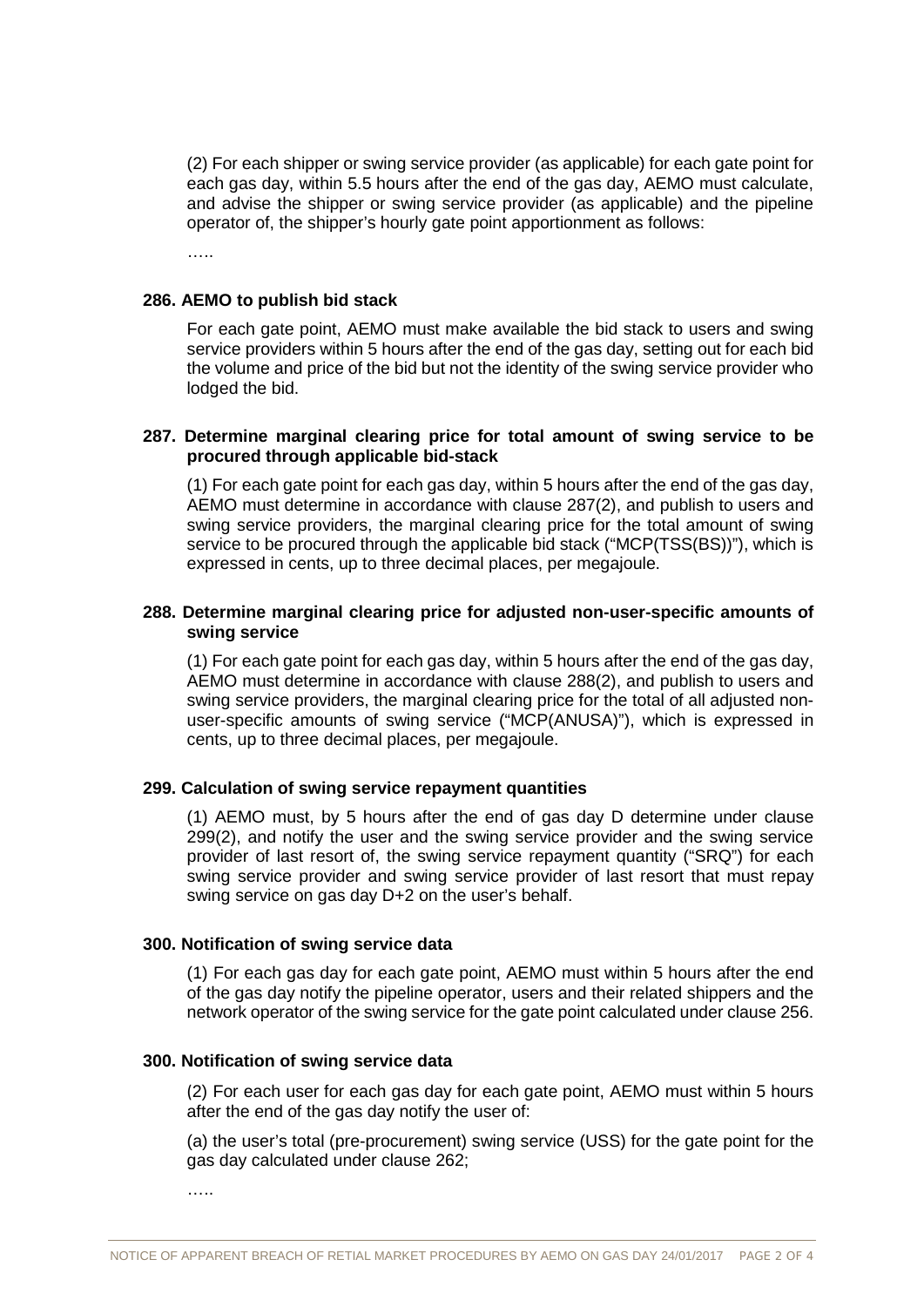### **300. Notification of swing service data**

(2) For each user for each gas day for each gate point, AEMO must within 5 hours after the end of the gas day notify the user of:

……

(f) the sum across all users of the absolute value of each user's user's estimated total withdrawal for the sub-network for the gas day;

……

# **Impact:**

The delivery of the below market reports for gas day 24/01/2017 were delayed by 2 hours and 55 minutes:

- UHSA report
- SHGA report
- BID-PUB report
- MCP-TSS report
- MCP-TANUSA report
- SRQ report
- SS report
- USS report
- UETW report

## **Resolution:**

AEMO sent a notification to the WA market participants at 1.41pm on 25/01/2017 that the market reports for gas day 24/01/2017 were inaccurate.

AEMO manually error corrected the MIRN transfer request submitted by the Retailer and reran calculations to obtain correct reports.

The incident was fully resolved by 5pm and AEMO sent a notification to the WA market participants at 5.10pm confirming that the incident was resolved and the market reports were published with the correct data.

# **Proposed Further Actions:**

AEMO to consult with WA market participants on the mechanism for validating transfer request transactions for MIRNs on the uncovered sub-networks.

## **Invitation for submissions:**

Before determining whether any further action is required, AEMO invites written submissions from participants as to:

- the effect that this incident has on their operations, and
- their view with regard to the determination, if any, AEMO should make under clause 329 of the Procedures in respect of the apparent breaches of the Retail Market Procedures.